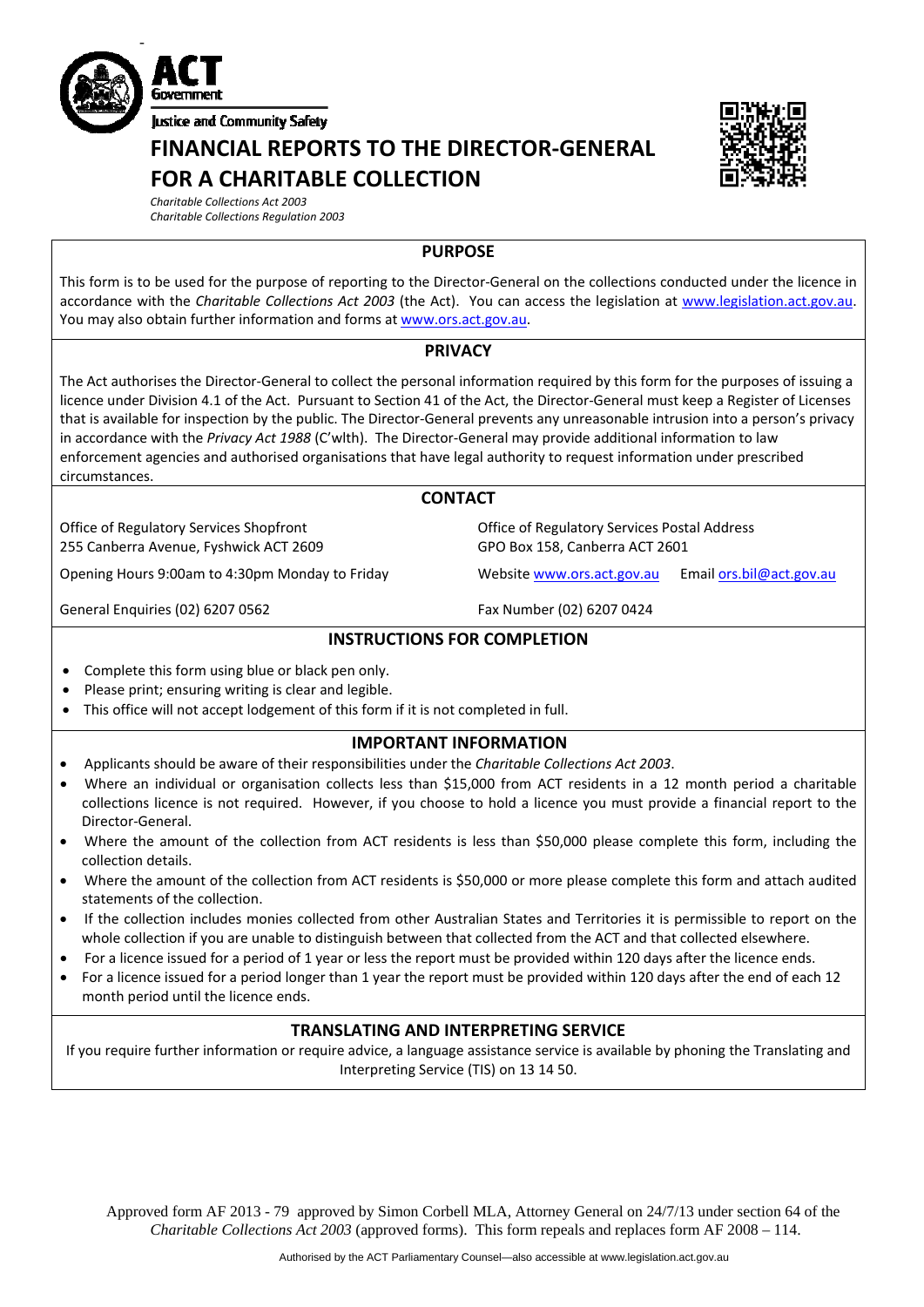



**Justice and Community Safety** 

# **FINANCIAL REPORTS TO THE DIRECTOR‐GENERAL FOR A CHARITABLE COLLECTION**

*Charitable Collections Act 2003 Charitable Collections Regulation 2003*

| <b>LICENCE NUMBER</b>                                                                                                                                                                    |                   | <b>COMMENCEMENT DATE</b>                                   | <b>EXPIRY DATE</b> | <b>TERM OF LICENCE</b>                                                |  |  |  |
|------------------------------------------------------------------------------------------------------------------------------------------------------------------------------------------|-------------------|------------------------------------------------------------|--------------------|-----------------------------------------------------------------------|--|--|--|
|                                                                                                                                                                                          | (Office use only) |                                                            | (Office use only)  | (Office use only)                                                     |  |  |  |
|                                                                                                                                                                                          |                   |                                                            |                    |                                                                       |  |  |  |
| <b>LICENCE NAME</b>                                                                                                                                                                      |                   |                                                            |                    |                                                                       |  |  |  |
| REPORTING REQUIREMENT - please identify the type of report attached to this form                                                                                                         |                   |                                                            |                    |                                                                       |  |  |  |
| A licence issued for a period of 1 year or less - you must report to the Director General within 120 days after the day the licence ends.                                                |                   |                                                            |                    |                                                                       |  |  |  |
| A licence issued for a period of longer than 1 year - you must report to the Director General within 120 days after the end of each 12<br>month period for which the licence is in force |                   |                                                            |                    |                                                                       |  |  |  |
| A licence issued for a period of longer than 1 year – you must report to the Director General within 120 days after the day the licence<br>ends.                                         |                   |                                                            |                    |                                                                       |  |  |  |
| COLLECTION REPORTS - please read the important information on the front page about collection                                                                                            |                   |                                                            |                    |                                                                       |  |  |  |
| Audited report for collections of \$50,000 or more attached<br>Details (on next page) for collections of less than \$50,000 provided                                                     |                   |                                                            |                    |                                                                       |  |  |  |
| <b>TITLE</b> (eg. Ms, Mr, Dr)                                                                                                                                                            |                   | <b>FULL NAME OF APPLICANT / NOMINATED</b><br><b>PERSON</b> |                    | <b>POSITION HELD WITHIN</b><br><b>ORGANISATION</b> (EG. Exec Officer) |  |  |  |
|                                                                                                                                                                                          |                   |                                                            |                    |                                                                       |  |  |  |
| ADDRESS (Property name, unit, flat, room no, street number, street name, city/suburb/town, postcode)                                                                                     |                   |                                                            |                    |                                                                       |  |  |  |
|                                                                                                                                                                                          |                   |                                                            |                    |                                                                       |  |  |  |
| <b>PHONE CONTACT</b>                                                                                                                                                                     |                   | <b>FAX CONTACT</b>                                         |                    | <b>EMAIL CONTACT</b>                                                  |  |  |  |
|                                                                                                                                                                                          |                   |                                                            |                    |                                                                       |  |  |  |
| <b>NAME OF ORGANISATION - REGISTERED NAME IF INCORPORATED</b> (If incorporated, please provide a copy of the certificaet if incorporation)                                               |                   |                                                            |                    |                                                                       |  |  |  |
|                                                                                                                                                                                          |                   |                                                            |                    |                                                                       |  |  |  |
| <b>AUSTRALIAN COMPANY NUMBER</b>                                                                                                                                                         |                   | <b>AUSTRALIAN BUSINESS NUMBER</b>                          |                    | <b>INCORPORATED ASSOCIATION</b>                                       |  |  |  |
|                                                                                                                                                                                          |                   |                                                            |                    |                                                                       |  |  |  |
| REGISTERED OFFICE ADDRESS (Property name, unit, flat, room no, street number, street name, city/suburb/town, postcode)                                                                   |                   |                                                            |                    |                                                                       |  |  |  |
|                                                                                                                                                                                          |                   |                                                            |                    |                                                                       |  |  |  |
| <b>PHONE CONTACT</b>                                                                                                                                                                     |                   |                                                            | <b>FAX CONTACT</b> | <b>EMAIL CONTACT</b>                                                  |  |  |  |
|                                                                                                                                                                                          |                   |                                                            |                    |                                                                       |  |  |  |

Approved form AF 2013 - 79 approved by Simon Corbell MLA, Attorney General on 24/7/13 under section 64 of the *Charitable Collections Act 2003* (approved forms). This form repeals and replaces form AF 2008 – 114.